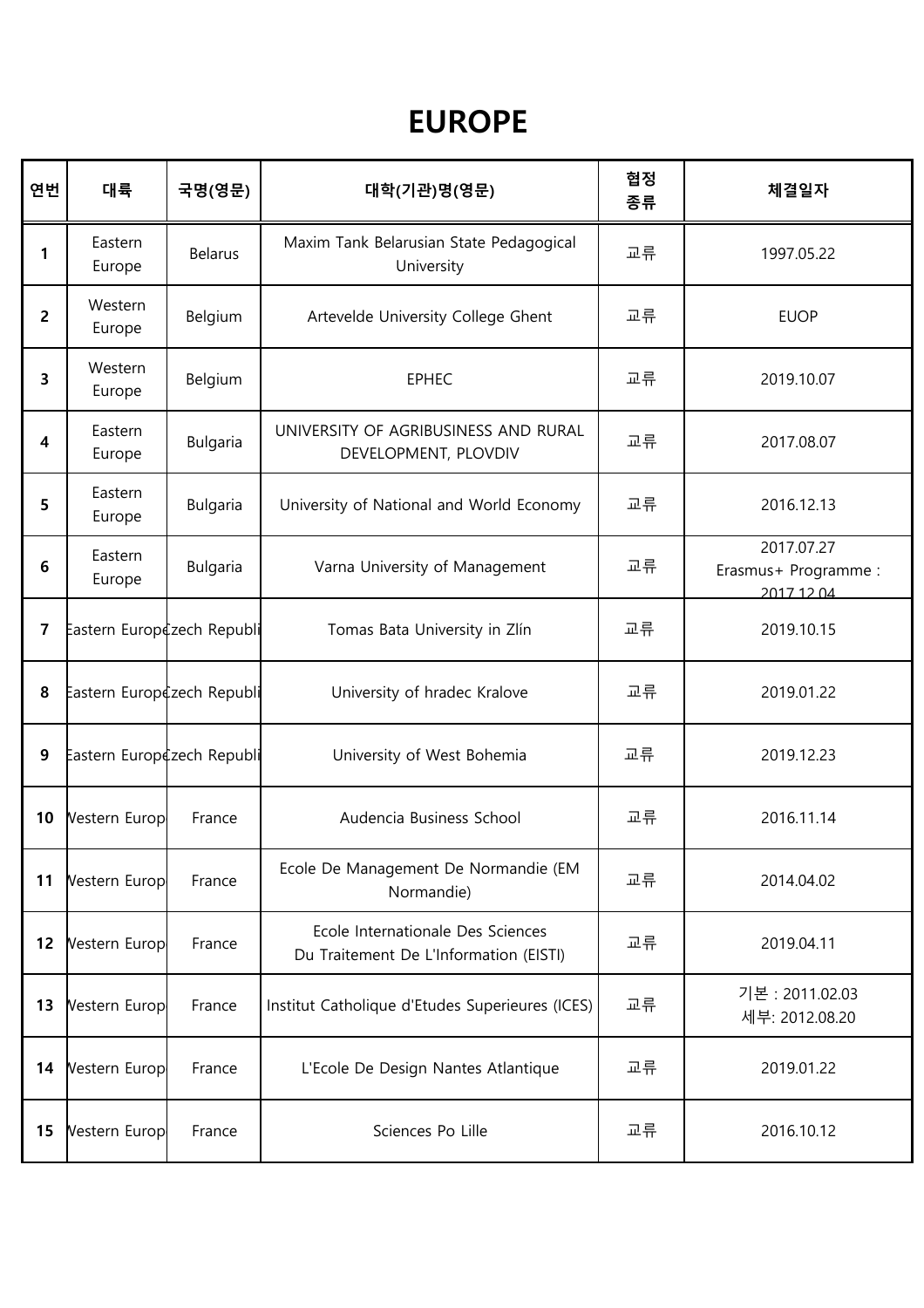| 16 | Vestern Europ      | France  | Universite Catholique de Lille<br>(Faculte de Gestion, Economie et Sciences) | 교류 | 2017.04.21                                                                  |
|----|--------------------|---------|------------------------------------------------------------------------------|----|-----------------------------------------------------------------------------|
| 17 | Vestern Europ      | France  | Universite' Paris1                                                           | 교류 | 2003.06.18                                                                  |
| 18 | Vestern Europ      | France  | University of Burgundy                                                       | 교류 | 2016.06.02                                                                  |
| 19 | Vestern Europ      | France  | ESCD 3A - Ecole Superieure de Commerce et<br>Developpement                   | 교류 | 2019.10.22                                                                  |
| 20 | Vestern Europ      | France  | University of Reims Champagne-Ardenne                                        | 교류 | 2015.10.16                                                                  |
| 21 | Western<br>Europe  | France  | <b>IDRAC Business School</b>                                                 | 교류 | 2022.03.04.                                                                 |
| 22 | Western<br>Europe  | France  | Universite de Pau et des Pays de<br>l'Adour (UPPA)                           | 교류 | 2020.11.03.                                                                 |
| 23 | Western<br>Europe  | Germany | The University of Bremen                                                     | 교류 | 2017.07.06                                                                  |
| 24 | Western<br>Europe  | Germany | TECHNISCHE UNIVERSITÄT ILMENAU                                               | 교류 | 2017.08.21                                                                  |
| 25 | Western<br>Europe  | Germany | Osnabruck University of Applied Sciences                                     | 교류 | 2020.02.17                                                                  |
| 26 | Western<br>Europe  | Germany | University of Siegen                                                         | 교류 | 1999.05.18                                                                  |
| 27 | Southern<br>Europe | Italy   | Conservatori Statable De Musica<br>Santa Cecillia                            | 교류 | 2001.09.27<br>2001.10.27(성악전공 세부협정)<br>2003.09.03 (성악전공 세부협정<br>Attachment) |
| 28 | Southern<br>Europe | Italy   | Istituto Europeo di design(IED)                                              | 교류 | 2005.04.19                                                                  |
| 29 | Southern<br>Europe | Italy   | IUAV University Degli Studi                                                  | 교류 | 2003.09.03<br>2007.07.13 (건축학과)                                             |
| 30 | Southern<br>Europe | Italy   | Nuova Accademia SRL(NABA)                                                    | 교류 | 2018.10.22                                                                  |
| 31 | Southern<br>Europe | Italy   | Sapienza University of Rome                                                  | 교류 | 2005.04.28<br>2007.07.11<br>(거축대학 세부현정)                                     |
| 32 | Southern<br>Europe | Italy   | Universita luav di Venezia                                                   | 교류 | 2003.09.03<br>2007.07.13<br>2016 10 11 (Frasmus+)                           |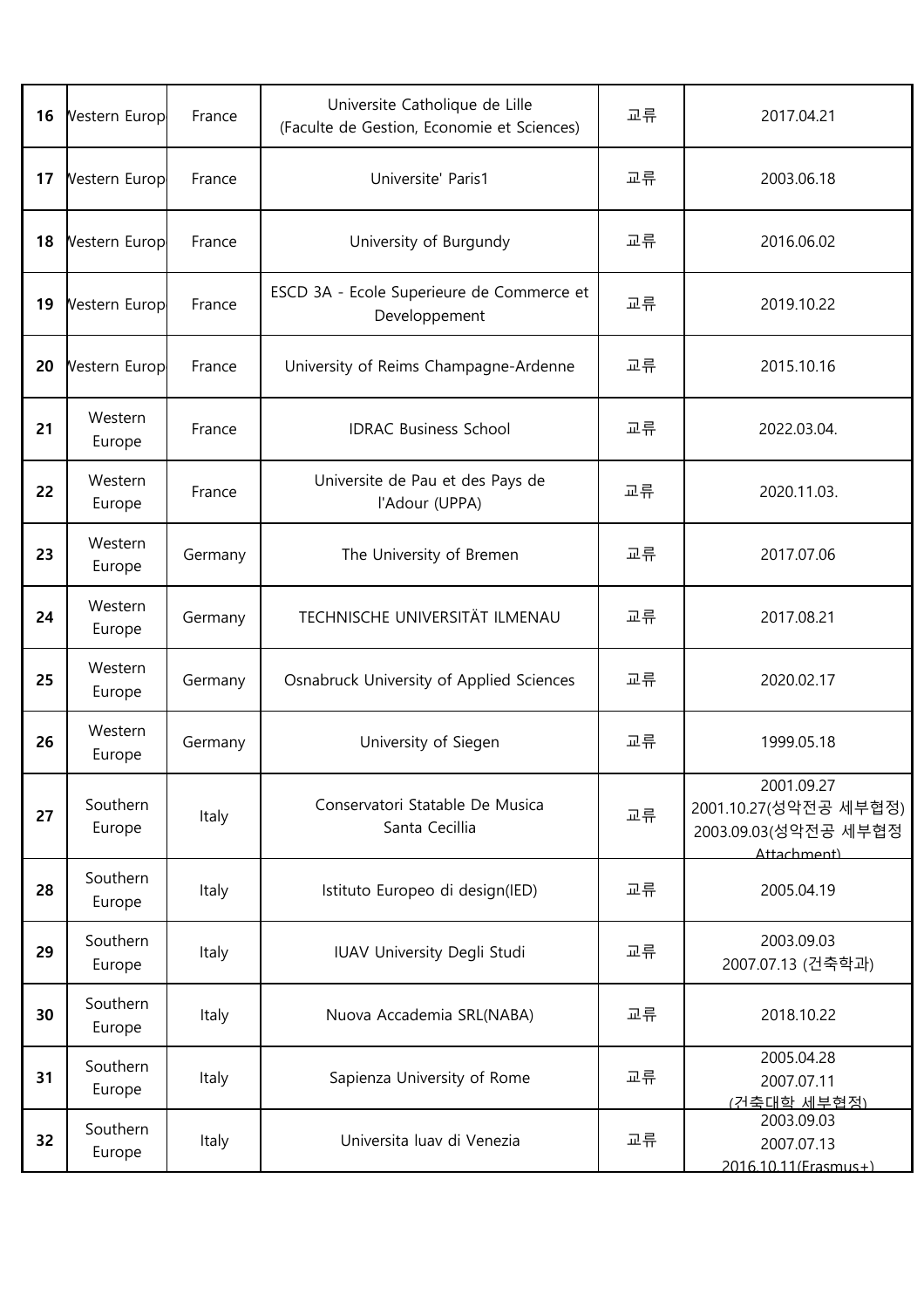| 33 | Southern<br>Europe | Italy       | The Universita' degli Studi di Ferrara(UNIFE)                                                                        | 교류 | 2020.02.17 |
|----|--------------------|-------------|----------------------------------------------------------------------------------------------------------------------|----|------------|
| 34 | Southern<br>Europe | Italy       | University of L'aquila( Department of Civil,<br>construction-architectural and Environmental<br>Engineering). UNIVAO | 교류 | 2018.05.14 |
| 35 | Southern<br>Europe | Italy       | University of Udine                                                                                                  | 교류 | 2018.01.26 |
| 36 | Northern<br>Europe | Lithuania   | Lithuanian University of Educational Sciences                                                                        | 교류 | 2013.11.13 |
| 37 | Western<br>Europe  | Netherlands | Fontys University of Applied Sciences                                                                                | 교류 | 2016.08.31 |
| 38 | Northern<br>Europe | Norway      | STORD/Haugesund University College                                                                                   | 교류 | 2016.12.08 |
| 39 | Northern<br>Europe | Norway      | Western Norway University of Applied<br>Sciences                                                                     | 교류 | 2017.08.18 |
| 40 | Southern<br>Europe | Portugal    | Lusofona University of Humanities and<br>Technology                                                                  | 교류 | 2015.07.20 |
| 41 | Southern<br>Europe | Portugal    | University of Porto                                                                                                  | 교류 | 2016.06.23 |
| 42 | Eastern Europe     | Romania     | West University of Timisoara                                                                                         | 교류 | 2019.11.04 |
| 43 | Eastern Europe     | Romania     | Lucian Blaga University of Sibiu                                                                                     | 교류 | 2019.11.28 |
| 44 | Eastern<br>Europe  | Russia      | Institute for Genetics and Selection of<br>Industrial Microorganisms                                                 | 연구 | 1994.09.22 |
| 45 | Eastern<br>Europe  | Russia      | Saint-Petersburg Electrotechnical University,<br>LETI                                                                | 교류 | 2019.05.28 |
| 46 | Eastern<br>Europe  | Russia      | Institute of New Antibiotics                                                                                         | 연구 | 1994.09.22 |
| 47 | Eastern<br>Europe  | Russia      | Moscow State University                                                                                              | 교류 | 1996.06.29 |
| 48 | Eastern<br>Europe  | Russia      | National University of Science and Technology<br><b>MISIS</b>                                                        | 교류 | 2019.05.28 |
| 49 | Eastern<br>Europe  | Russia      | North-Eastern Federal University                                                                                     | 교류 | 2013.03.21 |
| 50 | Eastern<br>Europe  | Russia      | Perm State University                                                                                                | 교류 | 2019.09.11 |